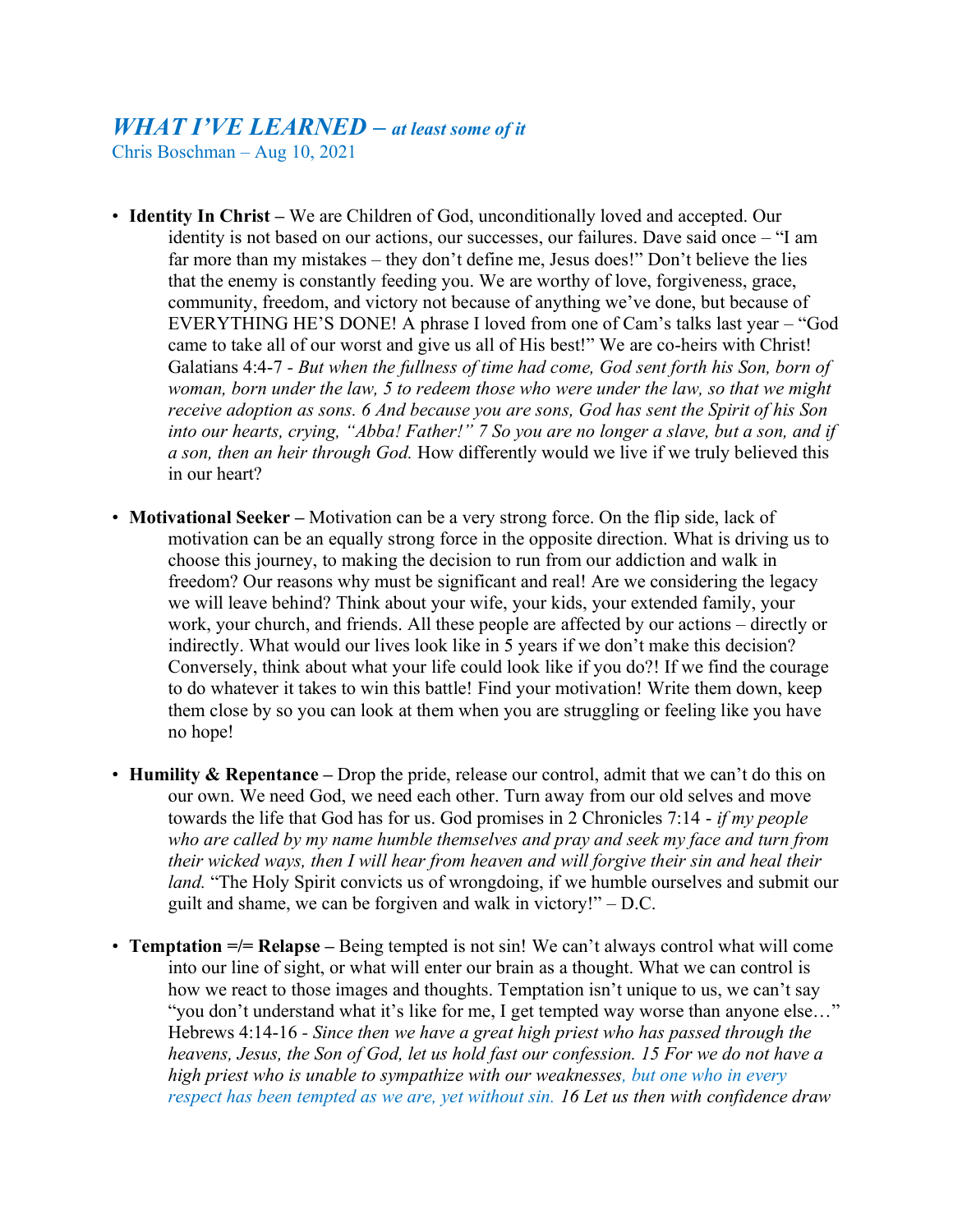*near to the throne of grace, that we may receive mercy and find grace to help in time of need.* We talk about bouncing eyes (Job 31:1 – *I made a covenant with my eyes not to look lustfully at a young woman.*) and capturing thoughts (2 Cor. 10:5 – …*and we take every thought captive to make it obedient to Christ.*) – these actions need to be practiced, they can become reflexive. Using a rubber band is a very successful tool to help with this type of behaviour. Dave also gave us a great talk on facing temptation about a year ago. Here are 5 steps he recommended:

- **Recognize** be aware/present don't let thoughts build a nest in your brain.
- **Reject** reject the temptation out loud speak against it.
- **Repent** repent of any failure to fight He is faithful and just to forgive.
- **Reach** reach out to your wingman/regroup brothers recovery is a team sport.
- **Replace** replace the temptation, fill your mind with other things/scripture. We all know 1 Corinthians 10:12-13 *- So, if you think you are standing firm, be careful that you don't fall! 13 No temptation has overtaken you except what is common to mankind. And God is faithful; he will not let you be tempted beyond what you can bear. But when you are tempted, he will also provide a way out so that you can endure it.*
- **Boundaries & Consequences –** Critical to our journey! We must make wise decisions regarding what we give ourselves access to. To our adolescent minds, these wise boundaries may sometimes seem too restrictive. But if we can't stop ourselves from getting around Covenant Eyes on our phone or other devices, then maybe we need to get a dumb phone for a while. Boundaries are just that, guardrails that will keep us from driving off the cliff. It's not how close we can get to danger without falling off, it needs to be how far can we stay away from the edge, so we don't have an opportunity to go over it! This is short term pain for long term gain. These boundaries will need to be discussed and agreed upon with our spouses. We will also need to set up some consequences. And not consequences like "no ice-cream tonight." These consequences need to have teeth, they need to be enough of a deterrent so that when it comes time to make the decision of relapse or not, we will stay on the side of safety. If we don't have a solid set of boundaries and consequences written down somewhere (and shared with your spouse/wingman) then we are just flying by the seat of our pants. And we all know how well that's gone for us so far. Set firm boundaries and consequences and be sure to live by them.
- **Daily (and I mean DAILY) Disciplines –** This has been one of the most beneficial aspects of my journey. Not expecting a pat on the back for either of these numbers, but I am currently on a 625 day streak in my Bible app – reading through the Old & New Testament as well as 99 completed Recovery based reading plans. On RTribe (Four Streams Coaching) I have a 739 consecutive day check-in streak. These are just numbers, but they point to something that is crucial to success in this journey. "Habitual practices build momentum!" D.C. We don't want to be doing these things just to be checking a box, but sometimes it will be just that. We won't always "feel" like doing devotions, or praying, or making phone calls, but we DO them anyway – because habitual practices build momentum. Our brains are so programmed to think one way, we need to alter our current way of thinking. Romans 12:1-2 *- I appeal to you therefore, brothers, by the mercies of God, to present your bodies as a living sacrifice, holy and acceptable to God,*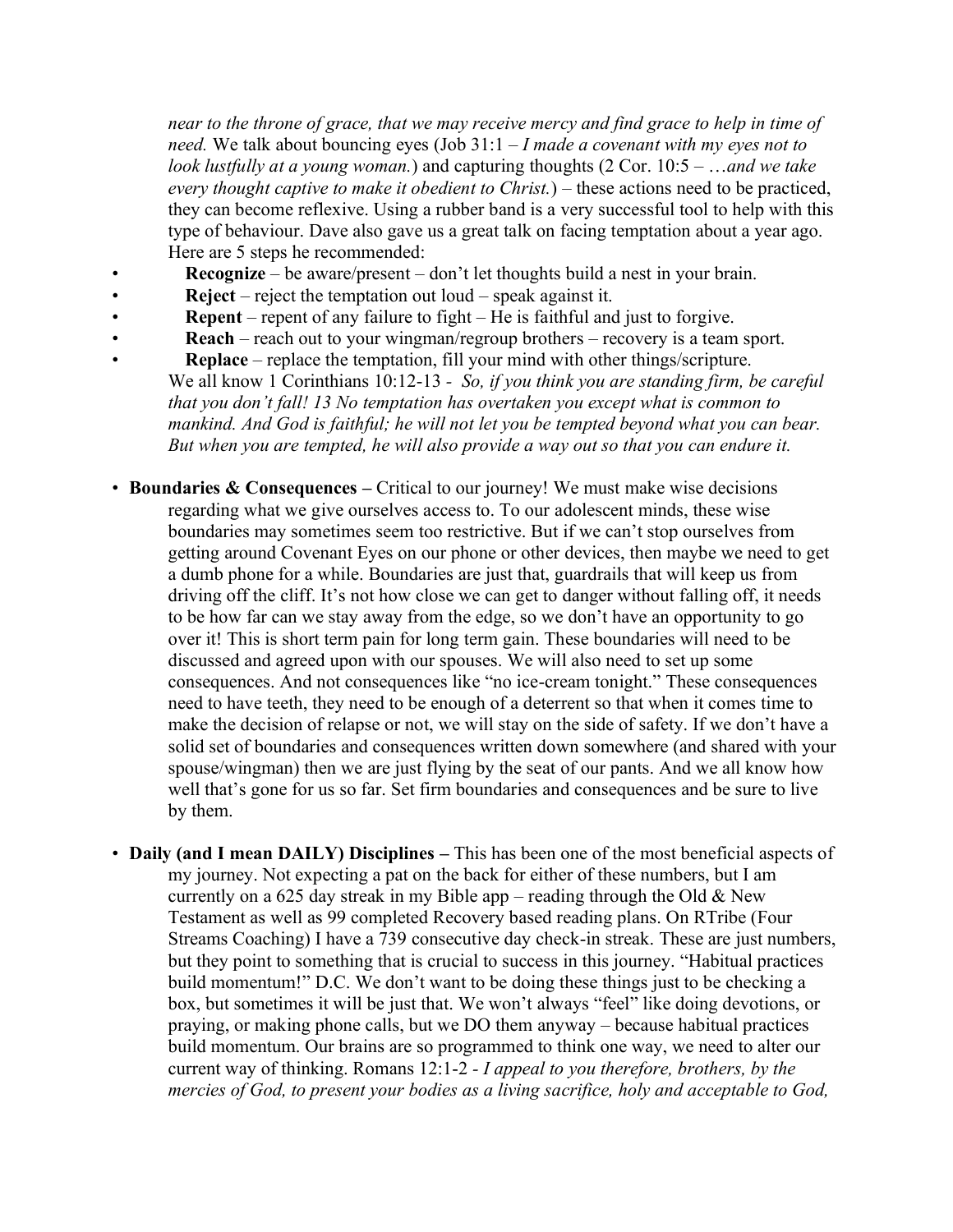*which is your spiritual worship. 2 Do not be conformed to this world, but be transformed by the renewal of your mind, that by testing you may discern what is the will of God, what is good and acceptable and perfect.* How do we accomplish this? Daily disciplines!

- **Continual Connection –** We've heard it said many times "the opposite of addiction is connection." This statement could not be more accurate! We have spent most of our lives isolating, withdrawn to our own world of guilt, shame, and addiction. This must change! Proverbs 27:17 – *As iron sharpens iron, so one man sharpens another.* We have access to an amazing band of brothers! This regroup of  $50<sup>+</sup>$  are here for us constantly. Connection means reaching out when you're triggered, making phone calls, engaging in the WhatsApp chat and attending groups regularly. These men are here to support, encourage and to call you to greatness! That means both Grit and Grace when necessary.
- **True Accountability – WINGMAN!** James 5:16 *Therefore, confess your sins to one another and pray for one another, that you may be healed. The prayer of a righteous person has great power as it is working.* This goes hand in hand with connection, but this is on a much deeper level. The wingman is someone we will meet with regularly. They will hold us accountable to our boundaries and ask the tough questions about how we are doing. We must commit to true authenticity and transparency when it comes to this relationship. My wingman has had a tremendous impact on my journey. Initially it was more of a one-way accountability. But over the last  $2\frac{1}{2}$  years, it has blossomed into an authentic, mutual accountability. Most of us know about Dave's accountability background of 80+ years (give or take a year or 2). This type of relationship helps move us in the direction that God wants us to go and keeps us on the path that avoids destruction in all aspects of life. If you don't have a wingman, get one!
- **Patience Is A Virtue** This is a tough one for most of us. Patience is necessary not only with our own journey, but mostly towards our wives and their journey. Our recovery and their recovery won't occur at the same pace. We've heard the analogy of our addictions causing a car wreck. Our wives were passengers in a vehicle that has just been T-boned at 50 miles an hour. Through no fault of their own, they are now dealing with a significant trauma that will take months, if not years to heal (and in some cases will never completely heal.) We can't expect them to just "get over it" now that we've finally admitted what we've been doing for X number of years. This is a long, difficult process that will take time and a tremendous amount of patience from us. We need to validate her pain and do *whatever it takes* to help her heal. Patience my brothers.
- **Comparison is Catastrophic** There are over 50 men associated in ReGroup. Every single one of them has a different story, with different characters and various endings (most of which haven't been written yet.) Our journeys, while on a parallel track, will not look the same or go at the same rate. It is not healthy to compare where you are at to where other brothers are at. Comparing up – leads to discouragement and feeling inadequate. Comparing down  $-$  leads to arrogance and being unwilling to accept criticism  $-$  you think you've arrived. Looking to others for hope and inspiration can be motivating, but we must not let that get us down when we aren't as far along as we'd like to be. The journey